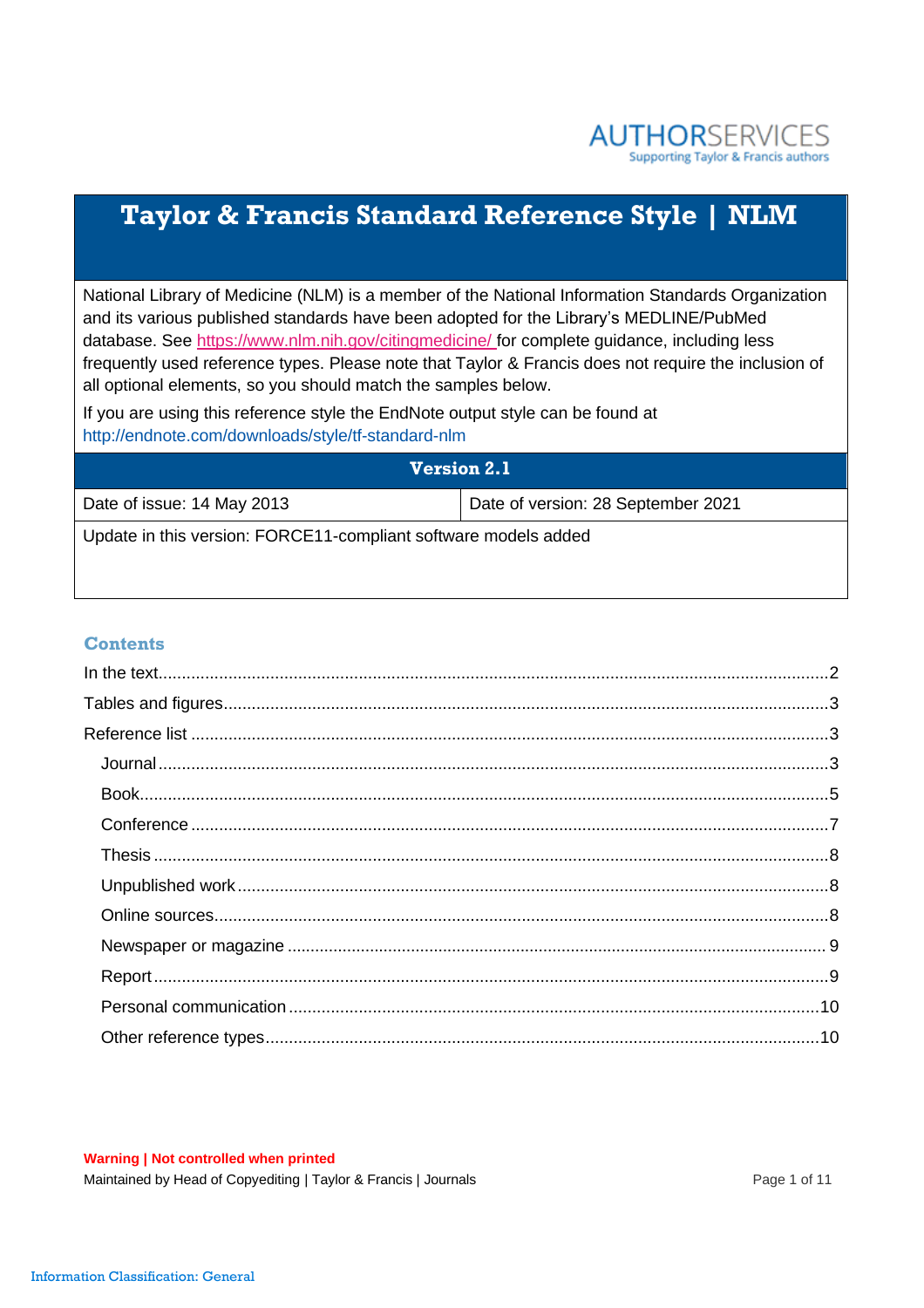<span id="page-1-0"></span>

| In the text                                     |                                                                                                                                                                                                                                                                                                                                                                                                                        |  |
|-------------------------------------------------|------------------------------------------------------------------------------------------------------------------------------------------------------------------------------------------------------------------------------------------------------------------------------------------------------------------------------------------------------------------------------------------------------------------------|--|
| <b>Placement</b>                                | References are numbered consecutively in the order in which they are first<br>mentioned in the text. Identify references in text, tables, and captions by<br>bracketed numbers [1], and provide a list of references at the end of the<br>article in numerical order with square brackets around the numbers. Reuse<br>the original number assigned to the reference each time a reference is<br>repeated in the text. |  |
|                                                 | Insert the citation numbers at the relevant place in the text, inside any<br>adjacent punctuation mark. Examples:                                                                                                                                                                                                                                                                                                      |  |
|                                                 | Myopathy typically occurs in fewer than one in 10,000 patients on standard<br>doses [1].                                                                                                                                                                                                                                                                                                                               |  |
|                                                 | This approach was successfully implemented by Benders et al. [30] and<br>Zhao [31] for modular NN.                                                                                                                                                                                                                                                                                                                     |  |
|                                                 | For this purpose, the NNs were widely used in structural inverse problems<br>[24], damage identification [14,25], or parameters estimation [26], among<br>many applications.                                                                                                                                                                                                                                           |  |
| <b>Multiple references</b>                      | When citing multiple references, use commas (without spaces) to separate<br>them. Use an unspaced en dash to join inclusive first and last numbers,<br>e.g. [2,3,4,5,7,10] would be abbreviated to [2-5,7,10]. Examples:                                                                                                                                                                                               |  |
|                                                 | Compared to the initial shape, the optimized surface shape can<br>substantially improve the structural characteristics [12,13].                                                                                                                                                                                                                                                                                        |  |
|                                                 | Most of the optimization methods proposed in previous studies are<br>parametric methods [3-7].                                                                                                                                                                                                                                                                                                                         |  |
|                                                 | See, for example, [1,3,10-13,15-20,22-25,27,28].                                                                                                                                                                                                                                                                                                                                                                       |  |
|                                                 | For some work along these lines, see [3,13,17,18,27].                                                                                                                                                                                                                                                                                                                                                                  |  |
|                                                 | The crack boundary was discretized using 10 discontinuous quadratic<br>elements, where the crack-tip elements are discontinuous quarter-point<br>[see 17,28].                                                                                                                                                                                                                                                          |  |
| <b>Reference citing</b>                         | Give a number even if the author is named in the text:                                                                                                                                                                                                                                                                                                                                                                 |  |
| author name(s) in                               | Jones [10] has argued that                                                                                                                                                                                                                                                                                                                                                                                             |  |
| the text                                        | Jones and Smith [12] have argued that                                                                                                                                                                                                                                                                                                                                                                                  |  |
|                                                 | If you want to name more than two authors in the text, use:                                                                                                                                                                                                                                                                                                                                                            |  |
|                                                 | Jones et al. [3] have argued that                                                                                                                                                                                                                                                                                                                                                                                      |  |
| <b>Repeat mentions in</b><br>the same paragraph | Other efforts are including the perturbation method described in<br>[8,11,12,16] and the perturbation method described in [11,15].                                                                                                                                                                                                                                                                                     |  |
| <b>Page number</b>                              | Jones [10, p. 23–27] states that                                                                                                                                                                                                                                                                                                                                                                                       |  |
|                                                 | Note that page numbers in the text are different from those in the reference<br>list, with no space before or after the page number. Do not elide page<br>number ranges. Use an unspaced en dash between page numbers.                                                                                                                                                                                                 |  |

Maintained by Head of Copyediting | Taylor & Francis | Journals **Page 2 of 11** Page 2 of 11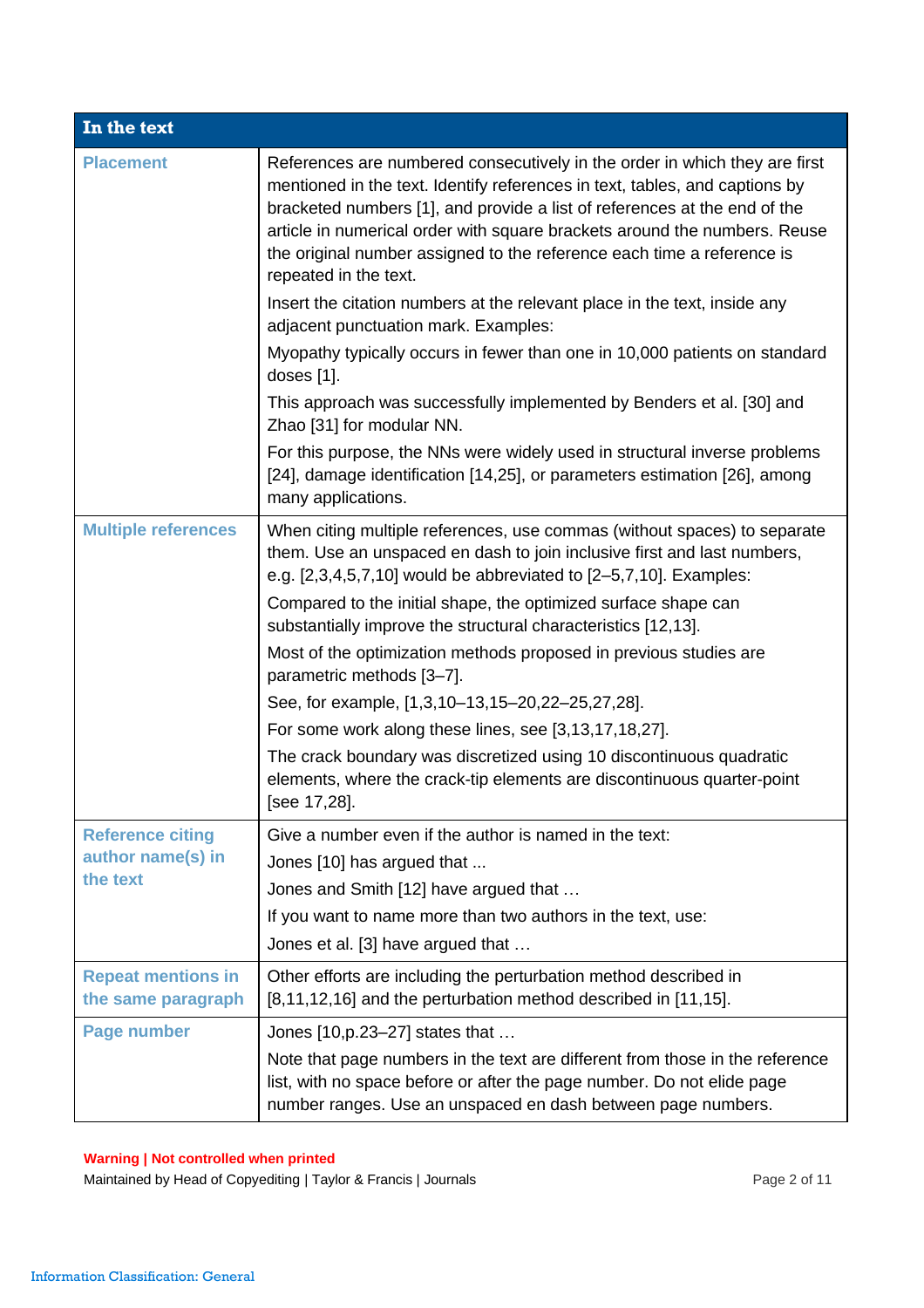|                         | In the text and in the reference list NLM uses p. rather than pp.                                    |
|-------------------------|------------------------------------------------------------------------------------------------------|
| <b>With a quotation</b> | Author maintains that "This is author's quoted text" [1, p.3].                                       |
| <b>Personal</b>         | References to personal communications are cited only in the text.                                    |
| communication           | and most of these proved to be fatal (2003 letter from RS Grant to me;<br>unreferenced, see "Notes") |

<span id="page-2-0"></span>

| <b>Tables and figures</b>           |                                                                                                                                                                                                    |
|-------------------------------------|----------------------------------------------------------------------------------------------------------------------------------------------------------------------------------------------------|
| <b>Table and figure</b><br>captions | References cited only in tables or figure captions should be numbered in<br>accordance with the sequence established by the first identification in the<br>text of the particular table or figure. |

<span id="page-2-2"></span><span id="page-2-1"></span>

| <b>Reference list</b>                    |                                                                                                                                                                                                                                                                                                                                                                                                           |  |
|------------------------------------------|-----------------------------------------------------------------------------------------------------------------------------------------------------------------------------------------------------------------------------------------------------------------------------------------------------------------------------------------------------------------------------------------------------------|--|
| <b>Order</b>                             | Numerical order based on first appearance in the text.                                                                                                                                                                                                                                                                                                                                                    |  |
| Form of author<br>name                   | Surname and initials.<br>Capitalize surnames and enter spaces within surnames as they appear in<br>the document you are citing, e.g. Van Der Horn or van der Horn; De Wolf or<br>de Wolf or DeWolf.<br>Initials follow surname without punctuation, without spaces or full points<br>between initials, e.g. Author AA.<br>Place family designations of rank after the initials, without punctuation, e.g. |  |
|                                          | Author AA Jr.<br>See http://www.ncbi.nlm.nih.gov/books/NBK7282/ for further guidance.                                                                                                                                                                                                                                                                                                                     |  |
| <b>Journal</b>                           |                                                                                                                                                                                                                                                                                                                                                                                                           |  |
| <b>Journal titles</b>                    | Journal titles are abbreviated according to ISO 4. See<br>http://www.issn.org/services/online-services/access-to-the-ltwa/<br>Journal title abbreviations should not include full points, except at the end<br>of the title; see examples below. Do not abbreviate journal titles consisting<br>of a single word.                                                                                         |  |
| <b>Issue numbers</b>                     | The month is omitted if the journal is continuously paginated throughout the<br>volume. The issue number can be omitted if the journal is paginated<br>consecutively through the volume, but it is not incorrect to include it.                                                                                                                                                                           |  |
| <b>DOIS</b>                              | There is no need to include the DOI numbers for published articles; they<br>will be added as links in any online version of the article during the<br>production process.                                                                                                                                                                                                                                 |  |
| <b>Basic format (with</b><br>one author) | Author AA. Title of article. Abbreviated Journal Title.<br>Date; volume (number): pages.<br>MacGregor RJ. A functional view of consciousness and its relations in                                                                                                                                                                                                                                         |  |

Maintained by Head of Copyediting | Taylor & Francis | Journals **Page 3 of 11** Page 3 of 11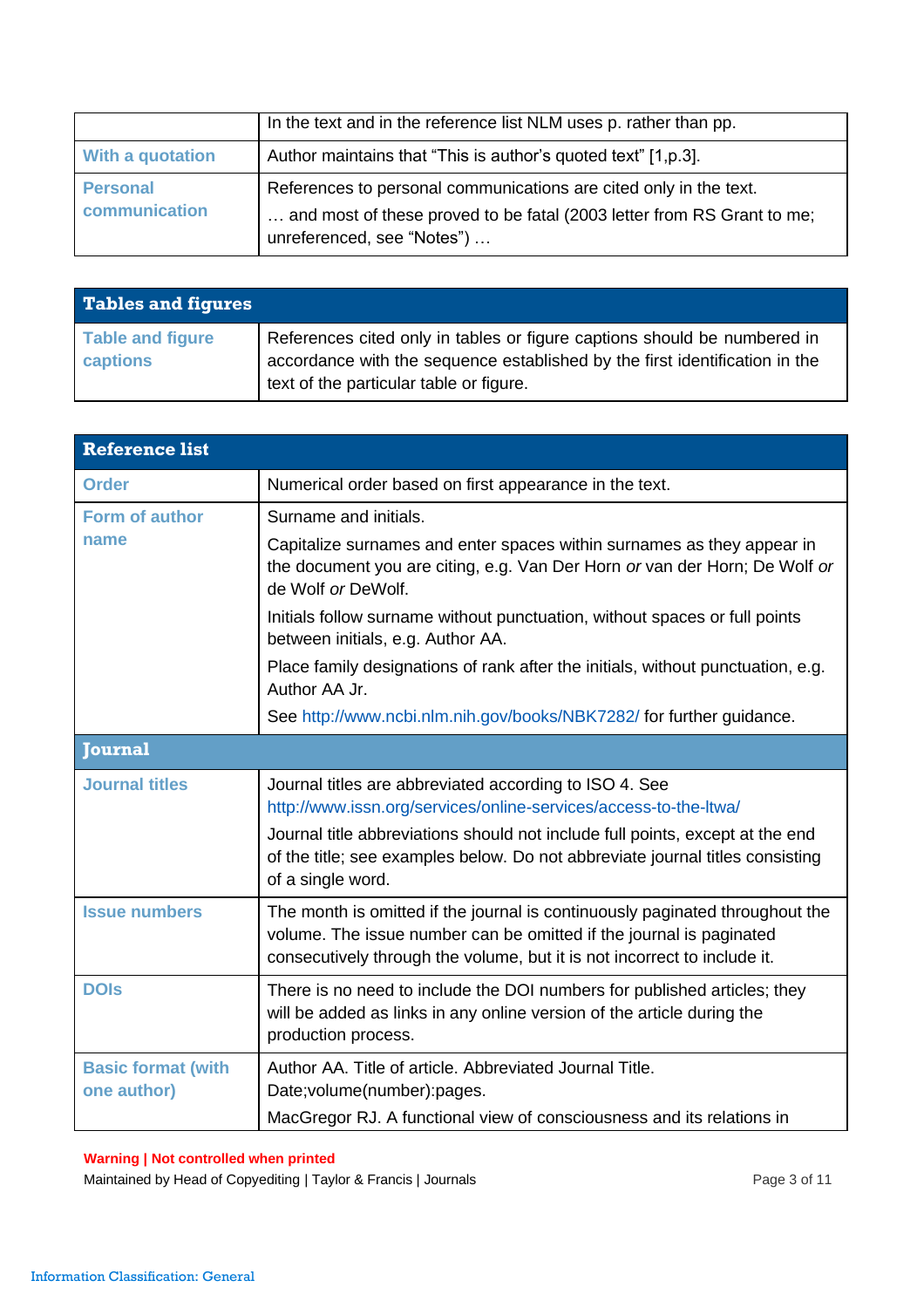|                                                                                                                                                 | brain. J Integr Neurosci. 2004;3(3):253-266.                                                                                                                                                                                                                                                                                                                                                                                                      |
|-------------------------------------------------------------------------------------------------------------------------------------------------|---------------------------------------------------------------------------------------------------------------------------------------------------------------------------------------------------------------------------------------------------------------------------------------------------------------------------------------------------------------------------------------------------------------------------------------------------|
| <b>Two authors</b>                                                                                                                              | Prokai-Tatrai K, Prokai L. Modifying peptide properties by prodrug design<br>for enhanced transport into the CNS. Prog Drug Res. 2003;61:155-188.                                                                                                                                                                                                                                                                                                 |
| <b>Three authors</b>                                                                                                                            | Veronesi U, Maisonneuve P, Decensi A. Tamoxifen: an enduring star. J<br>Natl Cancer Inst. 2007;99(4):258-260.                                                                                                                                                                                                                                                                                                                                     |
| <b>More than three</b><br>authors                                                                                                               | Meneton P, Jeunemaitre X, de Wardener HE, et al. Links between dietary<br>salt intake, renal salt handling, blood pressure, and cardiovascular<br>diseases. Physiol Rev. 2005;85:679-715.                                                                                                                                                                                                                                                         |
| <b>Organization as</b><br>author                                                                                                                | American Diabetes Association. Diabetes update. Nursing. 2003<br>Nov;Suppl:19-20, 24.                                                                                                                                                                                                                                                                                                                                                             |
| <b>No author</b>                                                                                                                                | Pelvic floor exercise can reduce stress incontinence. Health News.<br>2005;11(4):11.                                                                                                                                                                                                                                                                                                                                                              |
| <b>Not in English</b>                                                                                                                           | Translate non-English titles into English where possible; place the<br>translation in square brackets. Place the original language title or<br>romanized title before the translation. Capitalize only the first word of the<br>title, proper nouns, proper adjectives, acronyms, and initialisms unless the<br>conventions of a particular language require other capitalization. Indicate<br>the language after the pagination:                 |
|                                                                                                                                                 | Berrino F, Gatta G, Crosignani P. [Case-control evaluation of screening<br>efficacy]. Epidemiol Prev. 2004;28:354-359. Italian.                                                                                                                                                                                                                                                                                                                   |
|                                                                                                                                                 | Wilkniss SM, Hunter RH, Silverstein SM. Traitement multimodal de<br>l'agressivité et de la violence chez des personnes souffrant de psychose<br>[Multimodal treatment of aggression and violence in individuals with<br>psychosis]. Santé Ment Que. 2004 Autumn;29(2):143-174. French.                                                                                                                                                            |
| <b>Article published</b><br>online only or online<br>ahead of placement                                                                         | Include any date of update or revision and a date of citation in square<br>brackets following the date of publication. Use the dates for the individual<br>journal article being cited.                                                                                                                                                                                                                                                           |
| in an issue                                                                                                                                     | If the location (pagination) of the article is not provided, provide the DOI or<br>URL of the article. Do not include a full point at the end of DOI or URL<br>addresses.                                                                                                                                                                                                                                                                         |
|                                                                                                                                                 | Author B. Title of article. Abbreviated Journal Title. Year [cited date]; [page<br>length]. DOI:00.0000                                                                                                                                                                                                                                                                                                                                           |
| <b>Not the Version of</b><br><b>Record (including</b><br><b>Author Manuscript</b><br><b>Online, Advanced</b><br><b>Author Version,</b><br>etc.) | Author AA. Article title. Abbreviated Journal Title. Forthcoming. [cited<br>Date]:[pages]. [Format] available at [URL or DOI]<br>Zheng H, Ng F, Liu Y, et al. Spatial and circadian regulation of cry in<br>Drosophila. J Biol Rhythms. Forthcoming. [cited 2008 Aug 11]:[18 p.].<br>Author's manuscript available at<br>http://www.pubmedcentral.nih.gov/articlerender.fcgi?tool=pubmed&pubmed<br>id=18663236 PubMed Central; PMCID: PMC2504742. |
| <b>Supplementary</b>                                                                                                                            | If a journal article has supplemental material accompanying it in the form of                                                                                                                                                                                                                                                                                                                                                                     |

Maintained by Head of Copyediting | Taylor & Francis | Journals **Page 4 of 11** Page 4 of 11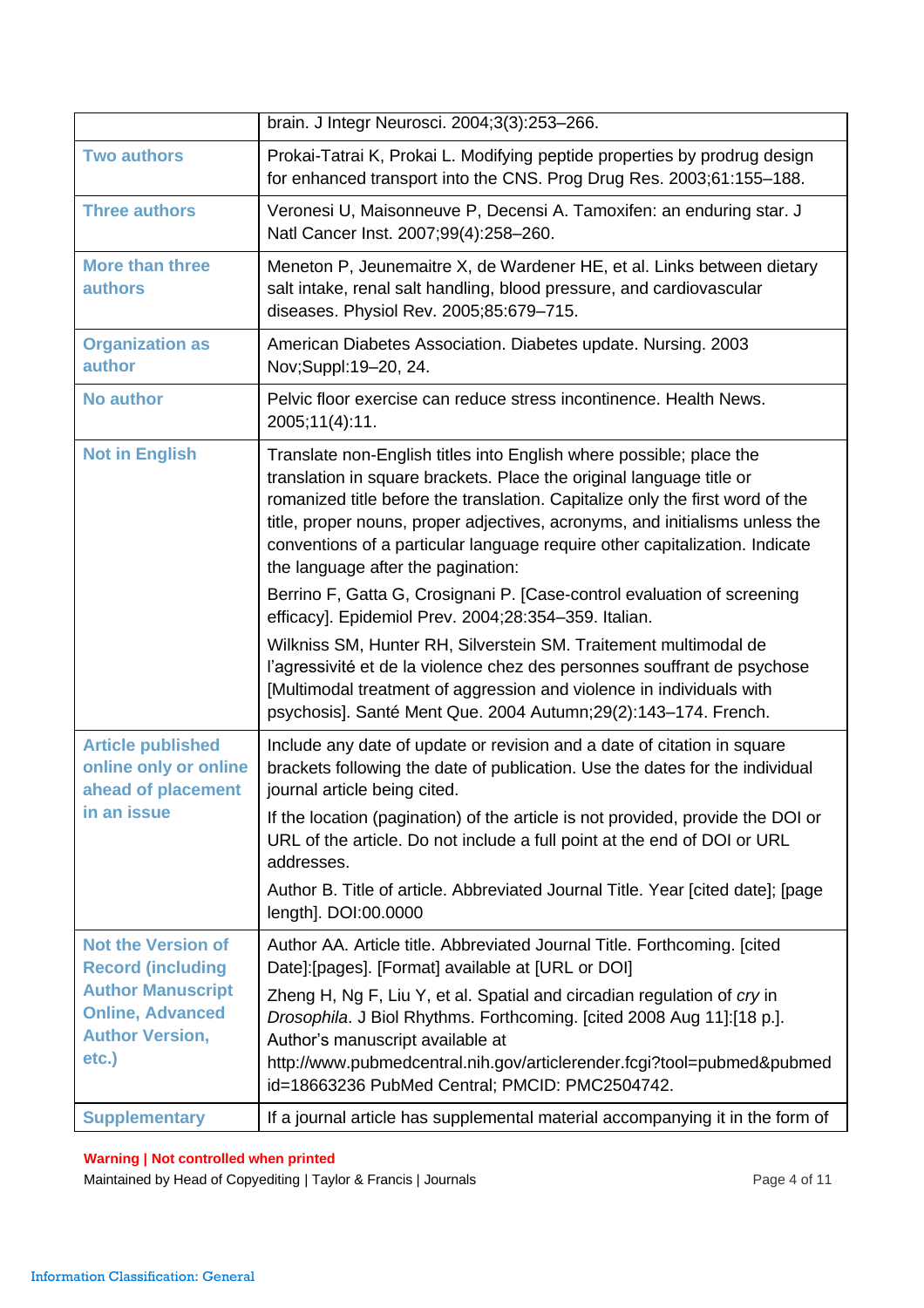<span id="page-4-0"></span>

| material                                 | a CD-ROM, DVD, or other medium, begin by citing the article. Add the<br>phrase "Accompanied by:" followed by a description of the medium.<br>Author AH. Article title. Abbreviated Journal Title.                                                                                 |
|------------------------------------------|-----------------------------------------------------------------------------------------------------------------------------------------------------------------------------------------------------------------------------------------------------------------------------------|
|                                          | Date; volume (number): pages. Accompanied by: Video on CD-ROM.                                                                                                                                                                                                                    |
| <b>Article type</b>                      | An article type alerts the user that the reference is to something other than<br>a full article. Place, e.g., [abstract], [book review] or [letter] after the article<br>title:                                                                                                   |
|                                          | Author K. Article title [book review]. Abbreviated Journal Title.<br>Date; volume(number): pages.                                                                                                                                                                                 |
| <b>Book</b>                              |                                                                                                                                                                                                                                                                                   |
| <b>Place of publication</b>              | Always list the town or city, and always include the two-letter state<br>abbreviation for US and Canadian cities. Include the country name for other<br>countries only to avoid ambiguity:                                                                                        |
|                                          | Cambridge (MA)<br>Cambridge (UK)                                                                                                                                                                                                                                                  |
|                                          | If more than one place of publication is found, use the first listed place of<br>publication.                                                                                                                                                                                     |
|                                          | If no place of publication can be found but can be reasonably inferred,<br>enclose it in square brackets, e.g. [Chicago (IL)]. If no place of publication<br>can be found or inferred, use [place unknown].                                                                       |
| <b>Publisher</b>                         | Abbreviate well-known publisher names, e.g. John Wiley & Sons, Ltd. may<br>become simply Wiley. If no publisher can be determined, use the words<br>"publisher unknown" enclosed in square brackets.                                                                              |
| <b>Page numbers</b>                      | Note that page numbers in the reference list are different from those in the<br>text, with a space before the page number. Do not elide page number<br>ranges. Use an unspaced en dash between page numbers.<br>In the text and in the reference list NLM uses p. rather than pp. |
| <b>Basic format (with</b><br>one author) | Author AA. Book title: and subtitle. Place: Publisher; Year.<br>Jenkins PF. Making sense of the chest x-ray: a hands-on guide. New York<br>(NY): Oxford University Press; 2005.                                                                                                   |
| <b>Two authors</b>                       | Van de Velde R, Degoulet P. Clinical information systems: a component-<br>based approach. New York (NY): Springer; 2003.                                                                                                                                                          |
| <b>Three authors</b>                     | Hamric AB, Spross JA, Hanson CM. Advanced practice nursing: an<br>integrative approach. 3rd ed. St. Louis (MO): Elsevier Saunders; 2005.                                                                                                                                          |
| <b>More than three</b><br><b>authors</b> | Wenger NK, Sivarajan Froelicher E, Smith LK, et al. Cardiac rehabilitation.<br>Rockville (MD): Agency for Health Care Policy and Research (US); 1995.                                                                                                                             |
| <b>Organization as</b><br>author         | Advanced Life Support Group. Acute medical emergencies: the practical<br>approach. London: BMJ Books; 2001.                                                                                                                                                                       |

Maintained by Head of Copyediting | Taylor & Francis | Journals **Page 5 of 11** Page 5 of 11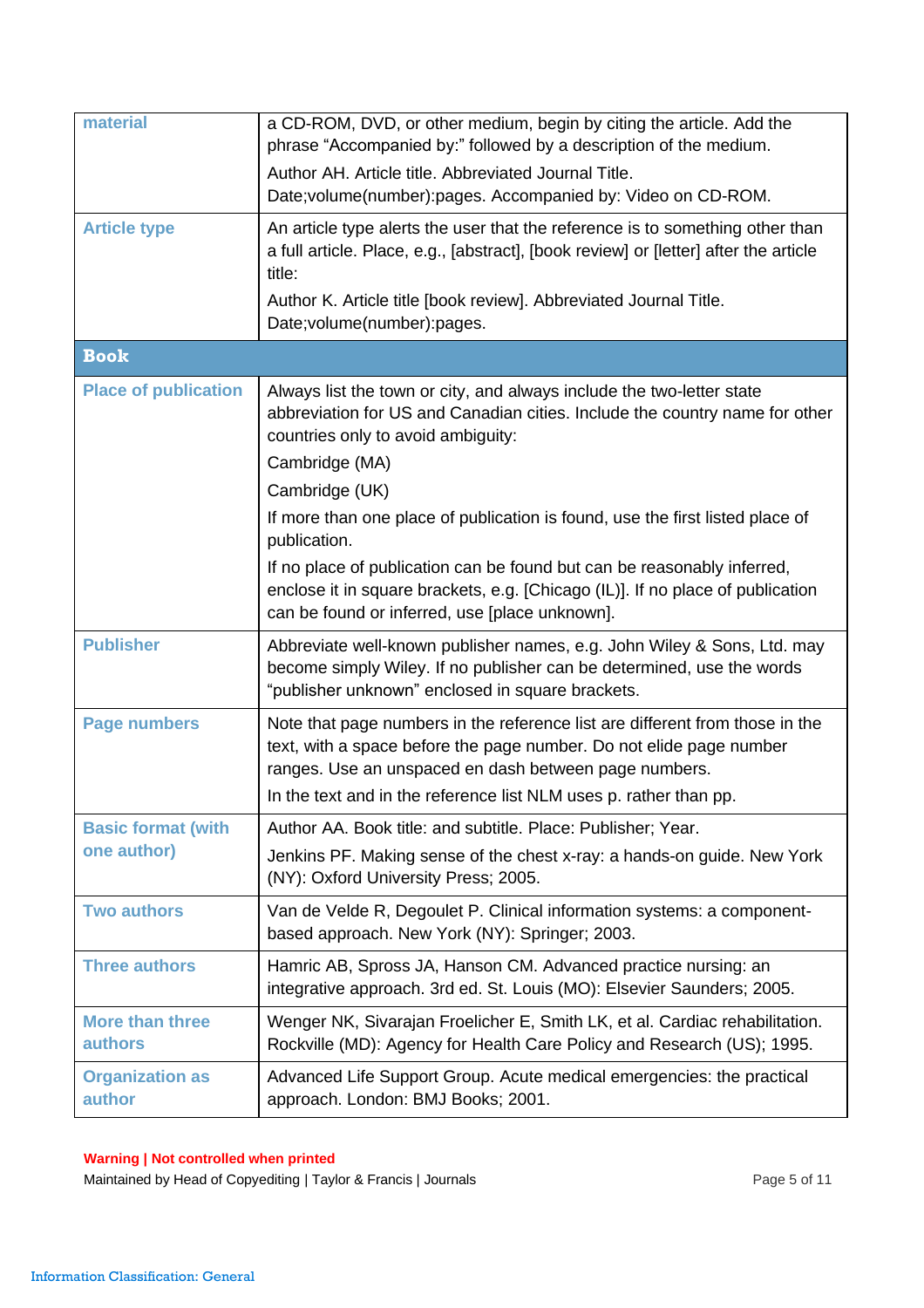| <b>No author</b>                       | HIV/AIDS resources: a nationwide directory. 10th ed. Longmont (CO):<br>Guides for Living; 2004.                                                                                                                                     |
|----------------------------------------|-------------------------------------------------------------------------------------------------------------------------------------------------------------------------------------------------------------------------------------|
| <b>Edition</b>                         | Brown AF. Accident and emergency: diagnosis and management. 4th ed.<br>New York (NY): Arnold; 2002.                                                                                                                                 |
| <b>Chapter in authored</b><br>book     | Author AA. Book title: and subtitle. Place: Publisher; Year. Chapter number,<br>Chapter title; p. 00-00.                                                                                                                            |
|                                        | Riffenburgh RH. Statistics in medicine. 2nd ed. Amsterdam (Netherlands):<br>Elsevier Academic Press; 2006. Chapter 24, Regression and correlation<br>methods; p. 447-486.                                                           |
| <b>Edited</b>                          | Kruger L, editor. Pain and touch. San Diego (CA): Academic Press; 1996.<br>Mark BS, Incorvaia J, editors. The handbook of infant, child, and<br>adolescent psychotherapy. Northvale (NJ): Jason Aronson Inc.; 1995-<br>1997.        |
| <b>Chapter in edited</b><br>book       | Author AA, Author BB. Chapter title. In: Editor EE, editor. Book title. Place:<br>Publisher; Year. p. 000-000.                                                                                                                      |
|                                        | Sumner P, Mollon JD. Did primate trichromacy evolve for frugivory or<br>folivory? In: Mollon JD, Pokorny J, Knoblauch K, editors. Normal and<br>defective colour vision. New York (NY): Oxford University Press; 2003.<br>p. 21-30. |
| A single volume<br>from a multi-volume | Editor AA, Editor BB, editors. Book title. Vol. 0, Volume title. Place:<br>Publisher; Year.                                                                                                                                         |
| work                                   | Author JH, Author MJ, Author DJ. Book title. 0th ed. Vol. 0, Volume title.<br>Place: Publisher; Year.                                                                                                                               |
|                                        | Bradley WG, Daroff RB, Fenichel GM, et al., editors. Neurology in clinical<br>practice. 4th ed. Vol. 1, Principles of diagnosis and management.<br>Philadelphia (PA): Butterworth-Heinemann; 2004.                                  |
| <b>Series</b>                          | Editor SH, Editor MW, editors. Book title. Place: Publisher; Year. (Series<br>editor(s) optional. Series title; volume or number).                                                                                                  |
|                                        | Author SH, Author MW. Book title. Place: Publisher; Year. (Series editor(s)<br>optional. Series title; volume or number).                                                                                                           |
|                                        | Frank RG, Baum A, Wallander JL, editors. Models and perspectives in<br>health psychology. Washington (DC): American Psychological Association;<br>2004. (Boll TJ, editor. Handbook of clinical health psychology; vol. 3).          |
|                                        | Indryan A, Sarmukaddam SB. Medical biostatistics. New York (NY): Marcel<br>Dekker; 2001. (Biostatistics; 7).                                                                                                                        |
| <b>Translated</b>                      | Flaws B, translator. The classic of difficulties: a translation of the Nan Jing.<br>3rd ed. Boulder (CO): Blue Poppy Press; 2004.                                                                                                   |
|                                        | Luzikov VN. Mitochondrial biogenesis and breakdown. Galkin AV,<br>translator; Roodyn DB, editor. New York (NY): Consultants Bureau; 1985.                                                                                           |

Maintained by Head of Copyediting | Taylor & Francis | Journals **Page 6 of 11** Page 6 of 11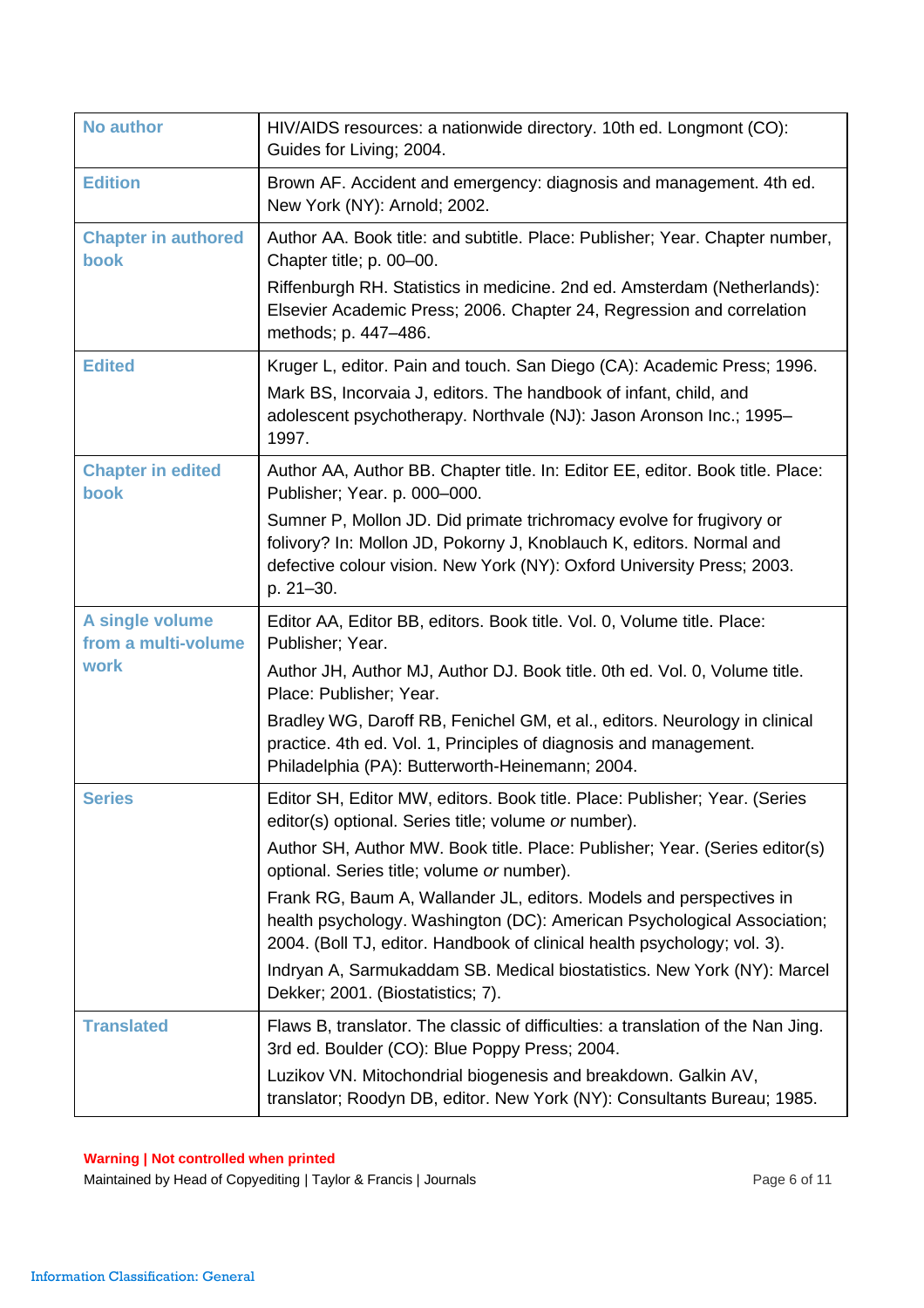<span id="page-6-0"></span>

| <b>Not in English</b>          | Translate non-English titles into English where possible; place the<br>translation in square brackets. Place the original language title or<br>romanized title before the translation. Capitalize only the first word of the<br>title, proper nouns, proper adjectives, acronyms and initialisms unless the<br>conventions of a particular language require other capitalization. Indicate<br>the language after the year:<br>Ochoa S. Base molecular de la expresion del mensaje genetico [Molecular<br>basis of gene expression]. Madrid: Consejo Superior de Investigaciones<br>Cientificas; 2000. Spanish. |
|--------------------------------|----------------------------------------------------------------------------------------------------------------------------------------------------------------------------------------------------------------------------------------------------------------------------------------------------------------------------------------------------------------------------------------------------------------------------------------------------------------------------------------------------------------------------------------------------------------------------------------------------------------|
| <b>Online (e-book)</b>         | Cite e-books as books (above).                                                                                                                                                                                                                                                                                                                                                                                                                                                                                                                                                                                 |
|                                | For other online resources see Online sources below.                                                                                                                                                                                                                                                                                                                                                                                                                                                                                                                                                           |
| <b>Conference</b>              |                                                                                                                                                                                                                                                                                                                                                                                                                                                                                                                                                                                                                |
| <b>Conference details</b>      | Please note that in the following reference types the conference name<br>should be followed by the date in [yyyy mm dd-dd] format, followed by the<br>place in which the conference is held.                                                                                                                                                                                                                                                                                                                                                                                                                   |
|                                | The conference place should include the town or city followed by the US<br>state code or country after a comma rather than in brackets.                                                                                                                                                                                                                                                                                                                                                                                                                                                                        |
|                                | [authors or editors] [Conference title]; [year] [abbreviated month] [day(s)];<br>[town or city], [state or country].                                                                                                                                                                                                                                                                                                                                                                                                                                                                                           |
|                                | If the reference also includes a place of publication, this should follow the<br>rules as given above for book references, with any state or country included<br>placed in brackets.                                                                                                                                                                                                                                                                                                                                                                                                                           |
| <b>Proceedings</b>             | Dostorovsky JO, Carr DB, Koltzenburg M, editors. Proceedings of the 10th<br>World Congress on Pain; 2002 Aug 17-22; San Diego, CA. Seattle (WA):<br>IASP Press; 2003.                                                                                                                                                                                                                                                                                                                                                                                                                                          |
|                                | Satoh K, Suzuki S, Matsunaga M, editors. Advances in brain research:<br>cerebrovascular disorders and neurodegeneration. Proceedings of the 6th<br>Hirosaki International Forum of Medical Science; 2002 Oct 15-16; Hirosaki,<br>Japan. Amsterdam (Netherlands): Elsevier; 2003. (Excerpta Medica<br>international congress series; 1251).                                                                                                                                                                                                                                                                     |
| <b>Paper in</b><br>proceedings | Rice AS, Farquhar-Smith WP, Bridges D, et al. Canabinoids and pain. In:<br>Dostorovsky JO, Carr DB, Koltzenburg M, editors. Proceedings of the 10th<br>World Congress on Pain; 2002 Aug 17-22; San Diego, CA. Seattle (WA):<br>IASP Press; 2003. p. 437-468.                                                                                                                                                                                                                                                                                                                                                   |
|                                | Horrobin DF, Lampinskas P. The commercial development of food plants<br>used as medicines. In: Prendergast HD, Etkin NL, Harris DR, et al., editors.<br>Plants for food and medicine. Proceedings of the Joint Conference of the<br>Society for Economic Botany and the International Society for<br>Ethnopharmacology; 1996 Jul 1–6; London. London: Royal Botanic<br>Gardens, Kew; 1998. p. 75-81.                                                                                                                                                                                                           |
| <b>Presentation</b>            | Presentations and posters should also include the stream in which they                                                                                                                                                                                                                                                                                                                                                                                                                                                                                                                                         |

Maintained by Head of Copyediting | Taylor & Francis | Journals **Page 7 of 11** Page 7 of 11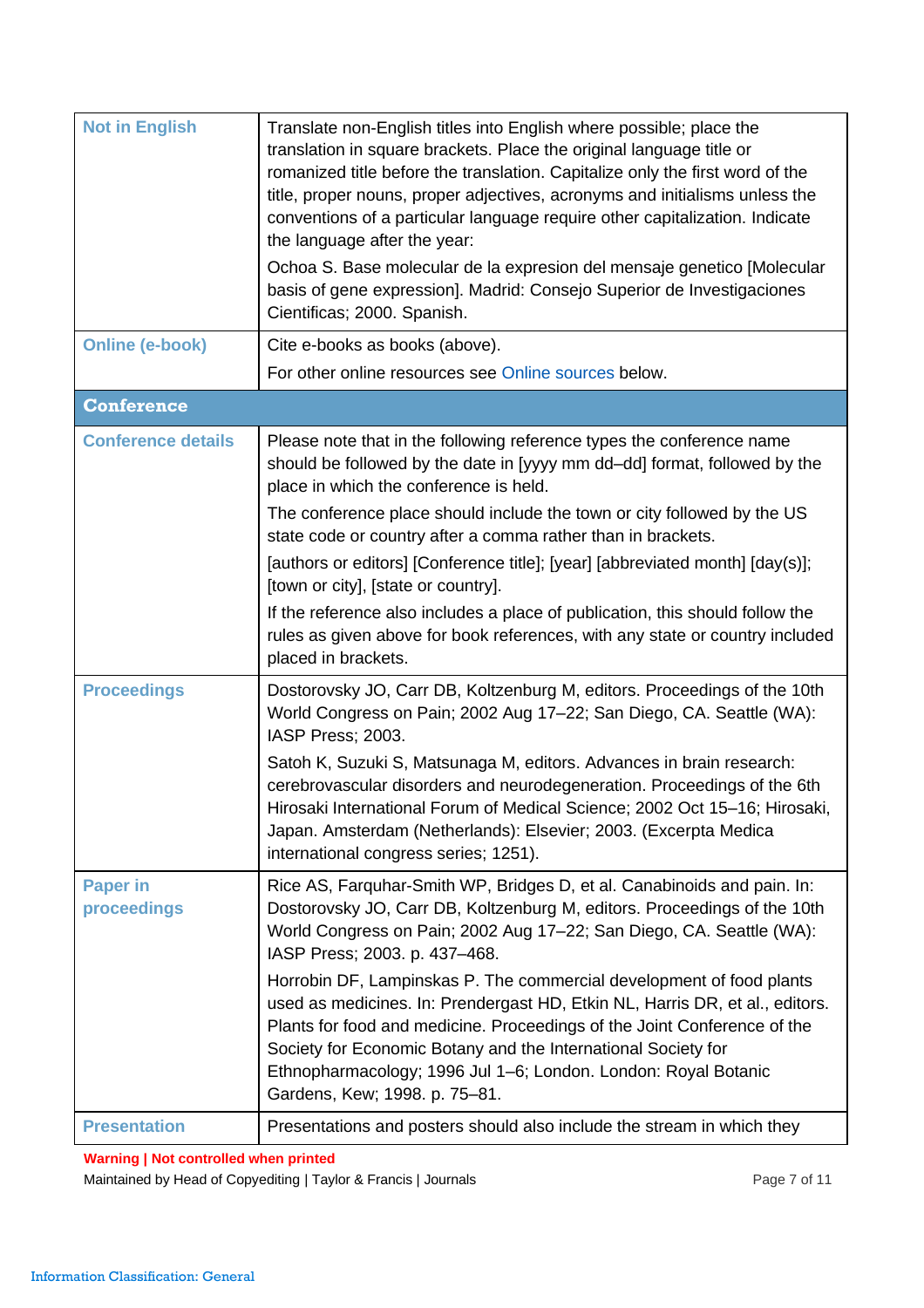<span id="page-7-1"></span><span id="page-7-0"></span>

|                                                                    | were presented if available.                                                                                                                                                                                                                                                        |  |
|--------------------------------------------------------------------|-------------------------------------------------------------------------------------------------------------------------------------------------------------------------------------------------------------------------------------------------------------------------------------|--|
|                                                                    | Patrias K. Computer-compatible writing and editing. Paper presented at:<br>Interacting with the digital environment: modern scientific publishing. 46th<br>Annual Meeting of the Council of Science Editors; 2003 May 3-6;<br>Pittsburgh, PA.                                       |  |
| <b>Poster</b>                                                      | Chasman J, Kaplan RF. The effects of occupation on preserved cognitive<br>functioning in dementia. Poster session presented at: Excellence in clinical<br>practice. 4th Annual Conference of the American Academy of Clinical<br>Neuropsychology; 2006 Jun 15-17; Philadelphia, PA. |  |
| <b>Thesis</b>                                                      |                                                                                                                                                                                                                                                                                     |  |
| <b>PhD</b>                                                         | Zhao C. Development of nanoelectrospray and application to protein<br>research and drug discovery [dissertation]. Buffalo (NY): State University of<br>New York at Buffalo; 2005.                                                                                                   |  |
| <b>Master's</b>                                                    | Roguskie JM. The role of Pseudomonas aeruginosa 1244 pilin glycan in<br>virulence [master's thesis]. Pittsburgh (PA): Duquesne University; 2005.                                                                                                                                    |  |
| <b>Unpublished work</b>                                            |                                                                                                                                                                                                                                                                                     |  |
| <b>Forthcoming article</b>                                         | Author G, Author JB, Author DA. Article title. Abbreviated Journal Title.<br>Forthcoming Year.                                                                                                                                                                                      |  |
|                                                                    | Do not include as forthcoming any articles that have been submitted for<br>publication but have not yet been accepted for publication.                                                                                                                                              |  |
| <b>Forthcoming book</b>                                            | Do not include as forthcoming any books that have been submitted for<br>publication but have not yet been accepted for publication.                                                                                                                                                 |  |
|                                                                    | Author MI, Author MK. Book title. Place: Publisher. Forthcoming Year.                                                                                                                                                                                                               |  |
|                                                                    | If no date is predicted, end with Forthcoming.                                                                                                                                                                                                                                      |  |
| <b>Manuscript (e.g.</b><br>submitted article,<br>not yet accepted) | Author T. Title of manuscript. Year. Number of pages p. Located at: Web<br>address                                                                                                                                                                                                  |  |
| <b>Online sources</b>                                              |                                                                                                                                                                                                                                                                                     |  |
| <b>Website</b>                                                     | Website name [Internet]. Place: Publisher; Year [cited Date]. Available<br>from: Web address                                                                                                                                                                                        |  |
|                                                                    | StatePublicHealth.org [Internet]. Washington (DC): ASTHO; [cited 2007<br>Feb 23]. Available from: http://statepublichealth.org/                                                                                                                                                     |  |
|                                                                    | BIRDNET [Internet]. Washington (DC): Ornithological Council; c1999-2006<br>[updated 2006 Dec 8; cited 2007 Feb 20]. Available from:<br>http://www.nmnh.si.edu/BIRDNET/                                                                                                              |  |
| <b>Web page</b>                                                    | To cite only one component of a website, such as a specific page or pages,<br>first determine whether or not the component can stand alone and be cited<br>separately. Enter the title of the part as it appears on the website.                                                    |  |
|                                                                    | AMA: helping doctors help patients [Internet]. Chicago (IL): American                                                                                                                                                                                                               |  |

<span id="page-7-2"></span>Maintained by Head of Copyediting | Taylor & Francis | Journals **Page 8 of 11** Page 8 of 11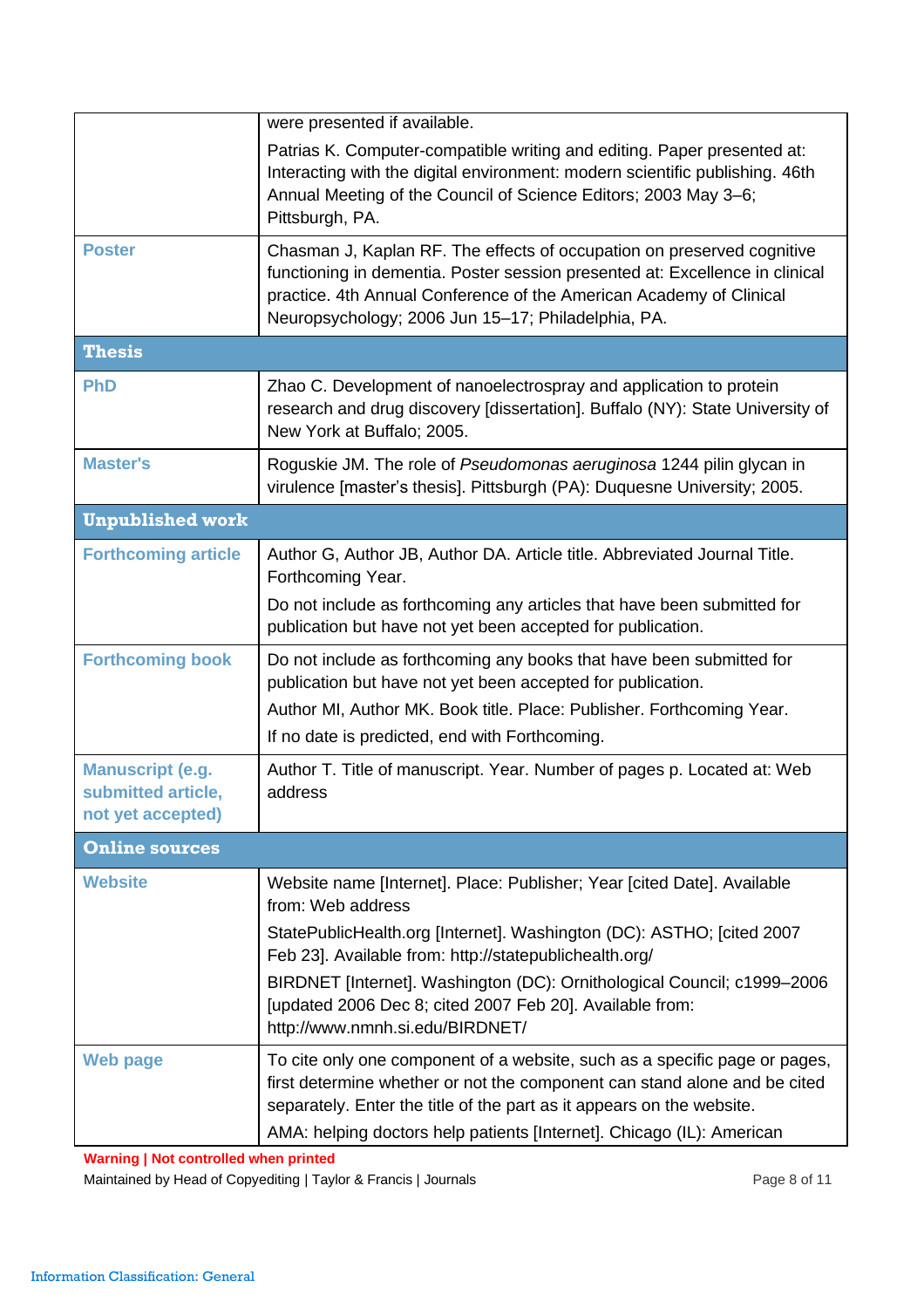<span id="page-8-0"></span>

|                                          | Medical Association; c1995-2007. AMA launches exclusive partnership for<br>medical professionals; 2007 Mar 26 [cited 2007 Mar 28]; [about 2 screens].<br>Available from: http://www.ama-assn.org/ama/pub/category/17469.html                                                                                                                                                                                                                                                                                                                                                          |
|------------------------------------------|---------------------------------------------------------------------------------------------------------------------------------------------------------------------------------------------------------------------------------------------------------------------------------------------------------------------------------------------------------------------------------------------------------------------------------------------------------------------------------------------------------------------------------------------------------------------------------------|
| <b>Electronic mailing</b><br>list        | Like email, messages posted to discussion lists are a form of personal<br>communication and are not included in a reference list. Place within the<br>running text only. The nature and source of the cited information should be<br>identified by an appropriate statement. Place the source information in<br>parentheses, using a term or terms to indicate that the citation is not<br>represented in the reference list. For example:<br>and many nurses involved with such cases (Mar 22, 2007 posting by RS<br>Grant to the ANPACC Listserv; unreferenced, see "Notes") report |
| <b>Blog</b>                              | Messages posted to discussion lists like a blog are considered a form of<br>personal communication and should not be included in a reference list.<br>Place references to such communications within the running text only. The<br>nature and source of the cited information should be identified by an<br>appropriate statement. Place the source information in parentheses, using<br>a term or terms to indicate that the citation is not represented in the<br>reference list. For example:<br>and many nurses involved with such cases (Mar 22, 2007 posting by RS              |
|                                          | Grant to Nurse Studio Blog; unreferenced, see "Notes") report                                                                                                                                                                                                                                                                                                                                                                                                                                                                                                                         |
| <b>Newspaper or magazine</b>             |                                                                                                                                                                                                                                                                                                                                                                                                                                                                                                                                                                                       |
| <b>Online</b>                            | Author A. Article title. Publication title (Edition if available) [Internet]. Date<br>[cited Date]; Section: [page or screen length]. Location<br>Grady D. Jump in doctor visits and deaths in flu season. New York Times<br>[Internet]. 2008 Apr 18 [cited 2008 Dec 19]; Research: [about 4 screens].<br>Available from:<br>http://www.nytimes.com/2008/04/18/health/research/18flu.html?scp=7&sq=f<br>lu%20season&st=cse                                                                                                                                                            |
| <b>Print</b>                             | Author A. Article title. Publication title (Edition if available).<br>Date;Section:Location.<br>Gaul G. When geography influences treatment options. Washington Post<br>(Maryland Ed.). 2005 Jul 24; Sect. A:12 (col. 1).                                                                                                                                                                                                                                                                                                                                                             |
| No author name<br>available              | Major decline in U.S. deaths is recorded. New York Times (Washington<br>Final). 2006 Apr 20; Sect. A:14 (col. 6).                                                                                                                                                                                                                                                                                                                                                                                                                                                                     |
| <b>Report</b>                            |                                                                                                                                                                                                                                                                                                                                                                                                                                                                                                                                                                                       |
| <b>Report or Working</b><br><b>Paper</b> | Format as for a book reference with the institution or organization in place<br>of the publisher. Include the report series and number if available.<br>Author B, Author L. Report title. Place: Institution; Year. (Report series;<br>Report number).<br>National High Blood Pressure Education Program (US). The fourth report                                                                                                                                                                                                                                                      |

<span id="page-8-1"></span>Maintained by Head of Copyediting | Taylor & Francis | Journals **Page 9 of 11** Page 9 of 11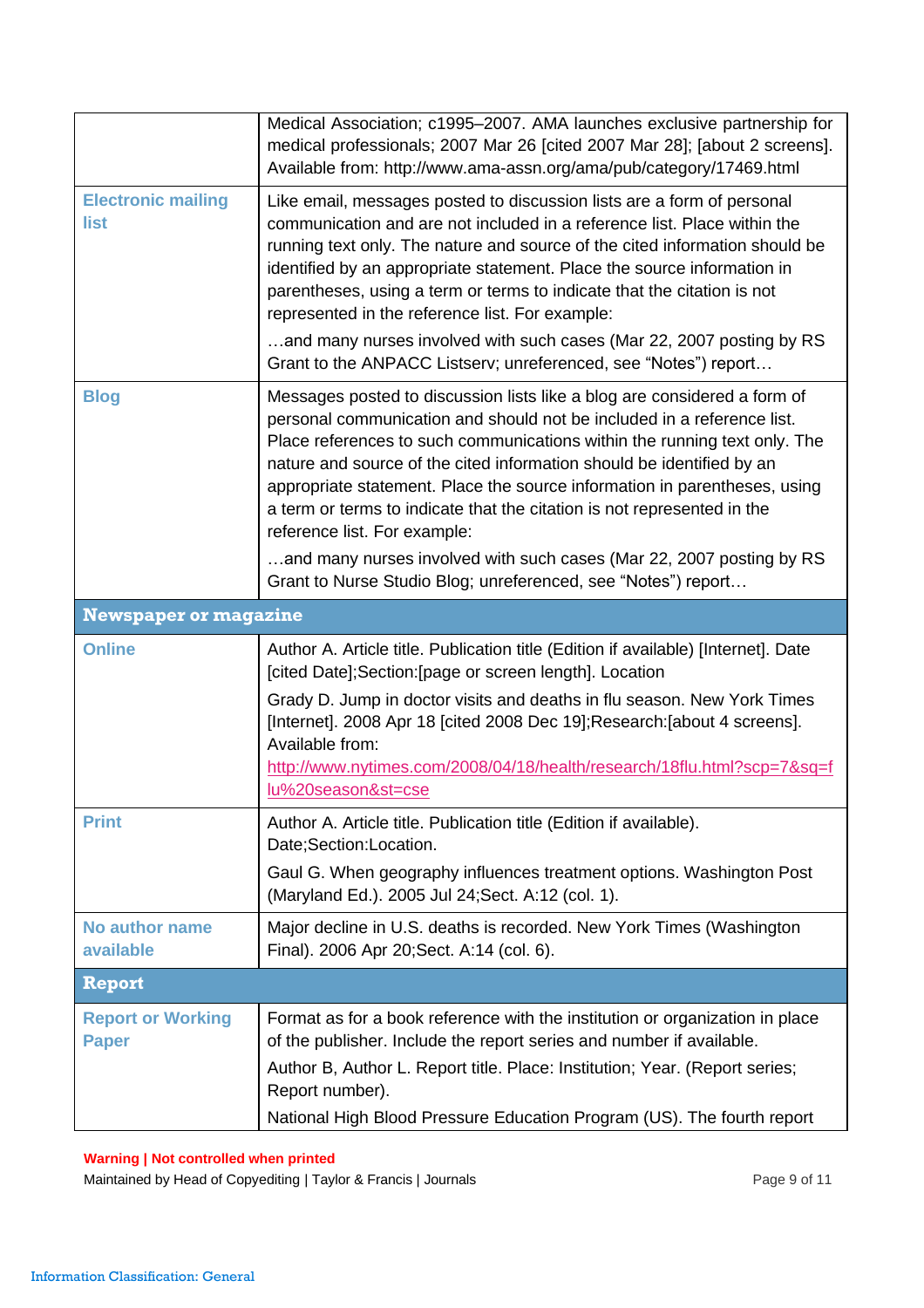<span id="page-9-1"></span><span id="page-9-0"></span>

|                                  | on the diagnosis of high blood pressure in children. Rev. ed. Bethesda<br>(MD): National Heart, Lung, and Blood Institute (US); 2005. (NIH<br>publication; no. 05-5267).                                                                                                                                                                                                                                                                                                                                                                                                                                                                                                                                                                                          |  |
|----------------------------------|-------------------------------------------------------------------------------------------------------------------------------------------------------------------------------------------------------------------------------------------------------------------------------------------------------------------------------------------------------------------------------------------------------------------------------------------------------------------------------------------------------------------------------------------------------------------------------------------------------------------------------------------------------------------------------------------------------------------------------------------------------------------|--|
| <b>Standard</b>                  | European Committee for Electrotechnical Standardization (CENELEC).<br>Measurement and assessment of personal exposures to incoherent optical<br>radiation – part 2: visible and infrared radiation emitted by artificial sources<br>in the workplace. Brussels: CENELEC; 2005. Standard No. EN 14255-<br>2:2005.                                                                                                                                                                                                                                                                                                                                                                                                                                                  |  |
| <b>Personal communication</b>    |                                                                                                                                                                                                                                                                                                                                                                                                                                                                                                                                                                                                                                                                                                                                                                   |  |
| <b>Letter or email</b>           | Place references to personal communications such as letters and<br>conversations within the running text, not as formal end references. Include<br>the nature and source of the cited information, using terms to indicate that<br>no corresponding citation is in the reference list. Place the source<br>information in parentheses. For example:<br>and most of these proved to be fatal (2003 letter from RS Grant to me;<br>unreferenced, see "Notes")                                                                                                                                                                                                                                                                                                       |  |
| <b>Other reference types</b>     |                                                                                                                                                                                                                                                                                                                                                                                                                                                                                                                                                                                                                                                                                                                                                                   |  |
| <b>Patent</b>                    | Inventor AA, inventor; Name of assignee, assignee. Patent name. Patent<br>type Reference number. Date.<br>Cho ST, inventor; Hospira, Inc., assignee. Microneedles for minimally<br>invasive drug delivery. United States patent US 6,980,855. 2005 Dec 27.                                                                                                                                                                                                                                                                                                                                                                                                                                                                                                        |  |
| <b>Map</b>                       | Cartographer AA, cartographer. Title [area covered] [map type]. Place:<br>Publisher; Year. Physical description.                                                                                                                                                                                                                                                                                                                                                                                                                                                                                                                                                                                                                                                  |  |
|                                  | Buchholz D, cartographer. Street map, San Diego, southern area [map].<br>Oceanside (CA): Global Graphics; 2000. 1 sheet: 1:45,000; 89 x 68.5 cm;<br>color.<br>Pink bollworm quarantine [Southwestern United States] [map]. Washington<br>(DC): Department of Agriculture (US), Animal and Plant Health Inspection<br>Service; 1997. 1 sheet: 18 x 27 cm; color.                                                                                                                                                                                                                                                                                                                                                                                                   |  |
| <b>Audio and visual</b><br>media | Baxley N, Dunaway C. Cognition, creativity, and behavior: the Columban<br>simulations [motion picture]. Baxley N, editor and producer. Champaign<br>(IL): Research Press Company; 1982. 1 reel: 30 min., sound, color, 16 mm.<br>Collaborative research with communities: value added & challenges faced<br>[videocassette]. Washington (DC): Public Health Foundation; 2006. 1<br>videocassette: 103 min., sound, color, 1/2 in.<br>Day J. Dying before their time: early death & AIDS [poster]. Farmington<br>(CT): University of Connecticut School of Medicine, Section of Medical Arts<br>& Letters; 1988. 1 poster: color, 14 x 21 in.<br>Ridley W, engraver. Harvey [print]. London: [publisher unknown]; 1796 May<br>7. 1 print: black & white, 3 x 5 in. |  |

Maintained by Head of Copyediting | Taylor & Francis | Journals **Page 10 of 11** Page 10 of 11